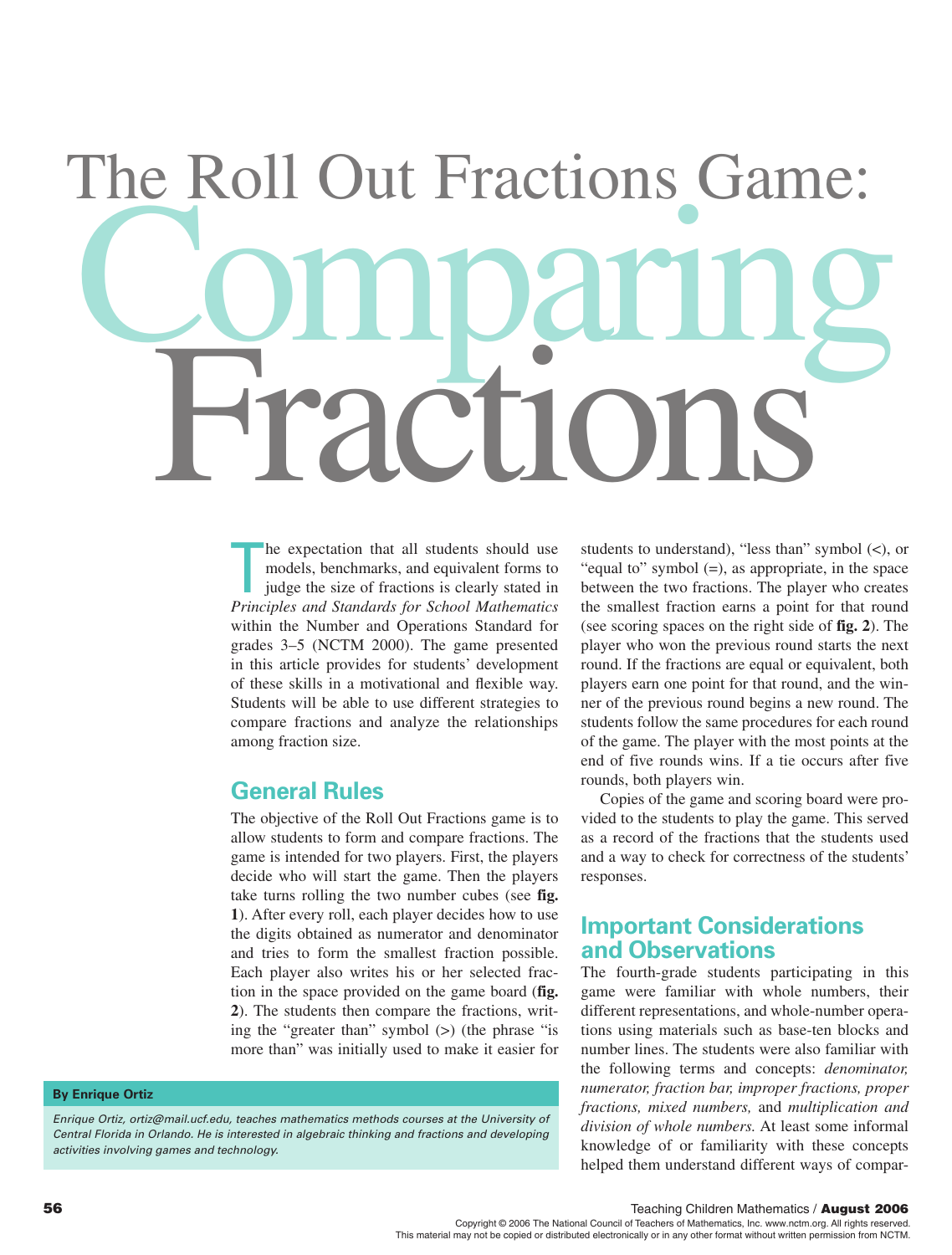

ing fractions, such as multiplying or dividing the numerator and denominator by the same number to find equivalent fractions.

For this article, the emphasis of the students' experiences with the game was on using different learning levels for representing fractions included in the game: concrete, pictorial, and abstract. The concrete level involves the use of manipulative materials such as fraction tiles to represent fractional parts (**fig. 3**). The pictorial level, also known as the representational level, involves the use of representations such as charts to represent and visualize fractional parts (**fig. 4**). Finally, the abstract level involves writing or reading symbols or words to denote fractions and the relationship between fractional parts.

These learning levels could be used in isolation or in combination. For example, the following is a situation involving the concrete and abstract learning levels: Using words or symbols, the teacher asks (abstract level) a student to identify (concrete level) one-half of a whole using the fraction tiles, and the student selects (concrete level) the red tile from the fraction tiles (identified as one of two equal pieces). Similarly, at the pictorial level, the teacher asks a student to identify one-half of a whole using the fraction chart, and the student identifies (pictorial level) the yellow portion on the chart representing this amount. At the abstract level, the teacher asks the student to write the symbol for half of a whole, and the student writes "1/2" to symbolically signify this quantity.

The students were familiar with concrete, pictorial, and abstract representations of fractions and were not only allowed but encouraged to use these during the game. For example, as illustrated in **figure 5,** when comparing 1/2 and 1/4 the students could compare the fractions concretely by using the white (used as a guide), red, and blue fraction tiles. They could compare them pictorially by using the fraction chart to locate and compare the size of each fraction. They could also compare them abstractly by using the idea that 1/2 is larger than 1/4 because it is the same amount of equal pieces (the same numerator) of a larger piece (2 indicates that we are dividing a region into two equal pieces, and 4 indicates that we are dividing the same region into more partitions and, as a result, smaller equal pieces).

Also, with fraction tiles (concrete level), observe that  $1/2 = 2/4 = 4/8$  (see **fig. 6**). In this case, 1 white tile (a guide to represent 1 whole), 1 red tile (1/2), 2 blue tiles (2/4), and 4 yellow tiles (4/8) are used to represent the fractions. Similarly, with the fraction chart (pictorial level), the students could look for 1/2 and notice that 2/4 and 4/8 have equivalent

#### Figure 1

#### **Number cube templates for Roll Out Fractions game**

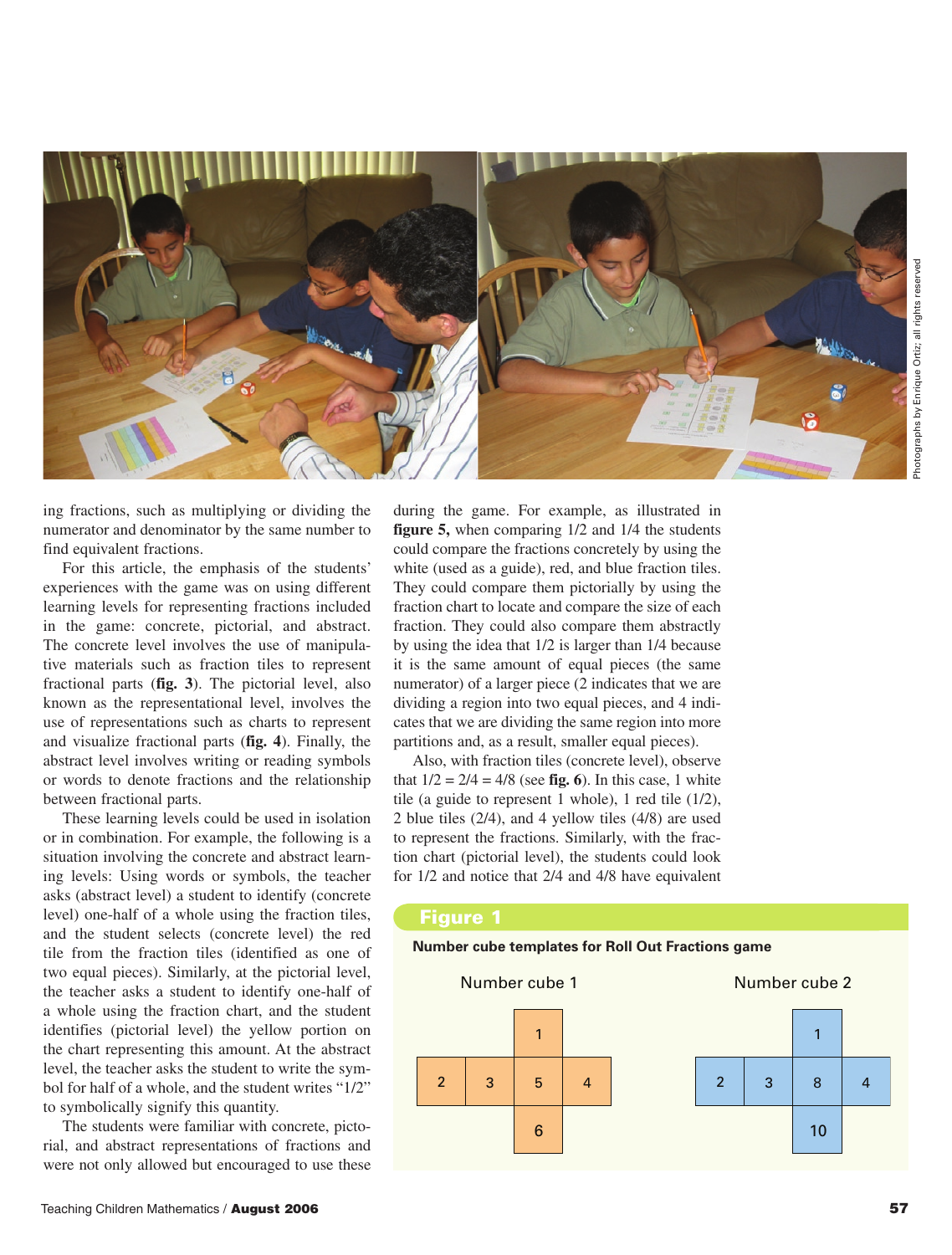## **Roll Out Fractions game and scoring board**

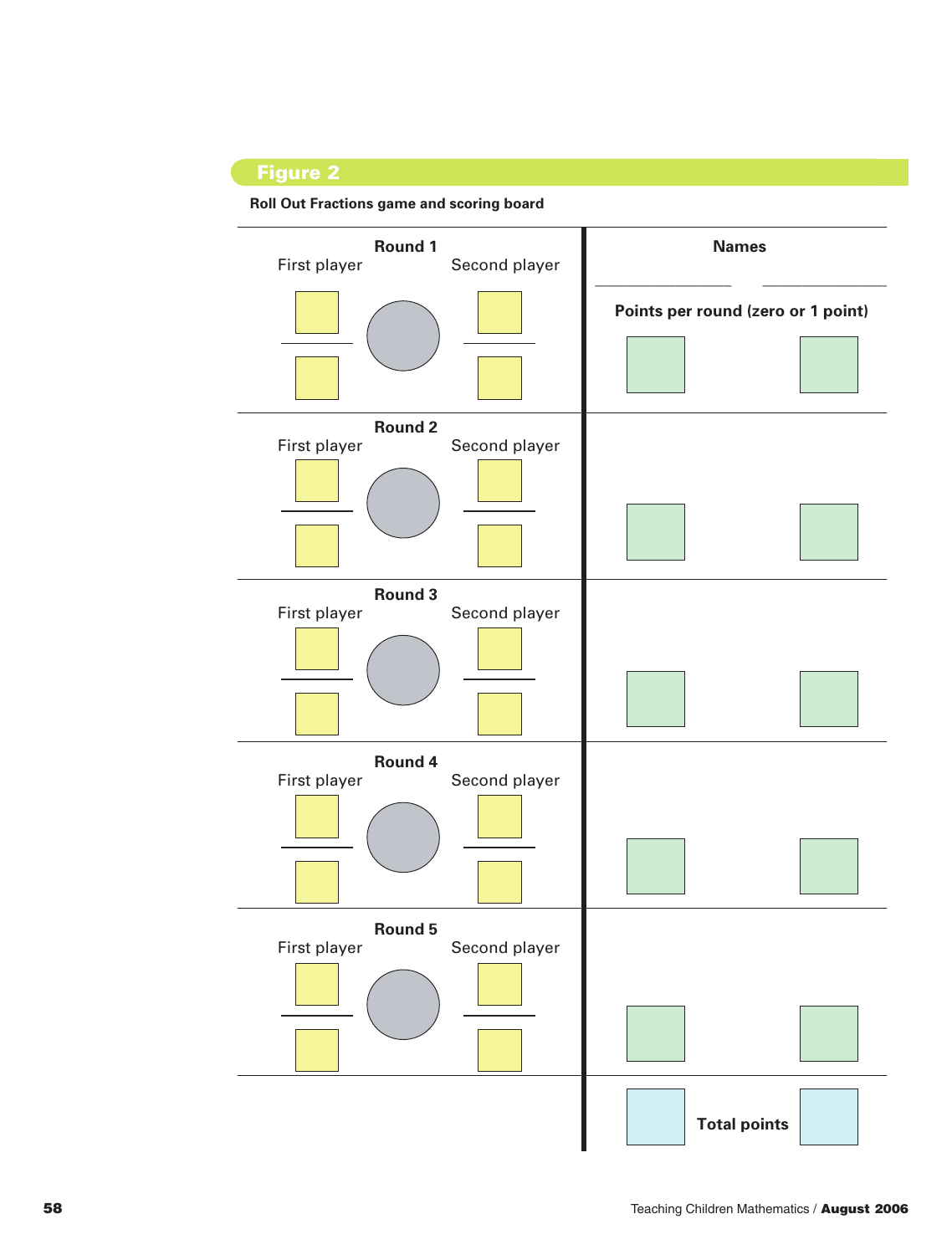

sizes. Pictorially, students would be able to determine rows of equivalent fractions. **Figure 7** provides examples of both the teacher's and students' moves for different learning-level combinations. Notice that labels on the fractional parts were not used on the fraction tiles or fraction chart. In order to find how many parts of the same size were equivalent to the representation presented by the teacher, students had to identify fractional values of the different partitions by using their knowledge of fractions as part of a region. Also, notice that the focus is on familiar fractions: halves, thirds, fourths, fifths, sixths, eighths, and tenths (NCTM 2000).

# **Students' Work During the Game**

A closer look at students' strategies as they played the game revealed interesting information about their thinking processes and the effective implementation of this game. After playing several times, the students noticed that the game included some specific fraction combinations (only the more familiar fractions were selected and incorporated). Some students, when playing as the second player during a round of the game, started to make predictions of the fractions they needed to win a game. For example, if the first player's fraction was 1/8, the second player would say, "I need something like 1/9 or 1/10 to win the game." However, eventually the student would notice that fractions such as 1/9 are not possible in this game because 9 is not included as a possible outcome for the number cubes. Also, fractions such as these are not included as part of the fraction tiles or the fraction chart; in other words, the fraction tiles and chart include only the proper fractions involved in the game as a result of the different number cube combinations. Making these predictions helped the students develop a better sense of the relationships among fractions. This type of prediction could be facilitated and encouraged by asking the students to make predictions of the desired values before rolling the number cubes. For example, ask the second player during a turn, "What values do you need in order to make a smaller fraction and win the game?" and "How do you represent these fractions using fraction tiles or the fraction chart?" Notice that these questions help reinforce students' understanding of fractions at different cognitive levels. In this case, the student could verbally indicate the possible values (abstract level) and then provide the representation using the fraction tiles (concrete level) or fraction chart (pictorial level).

Another student presented a different strategy as she played the second turn of round 5 of a tied

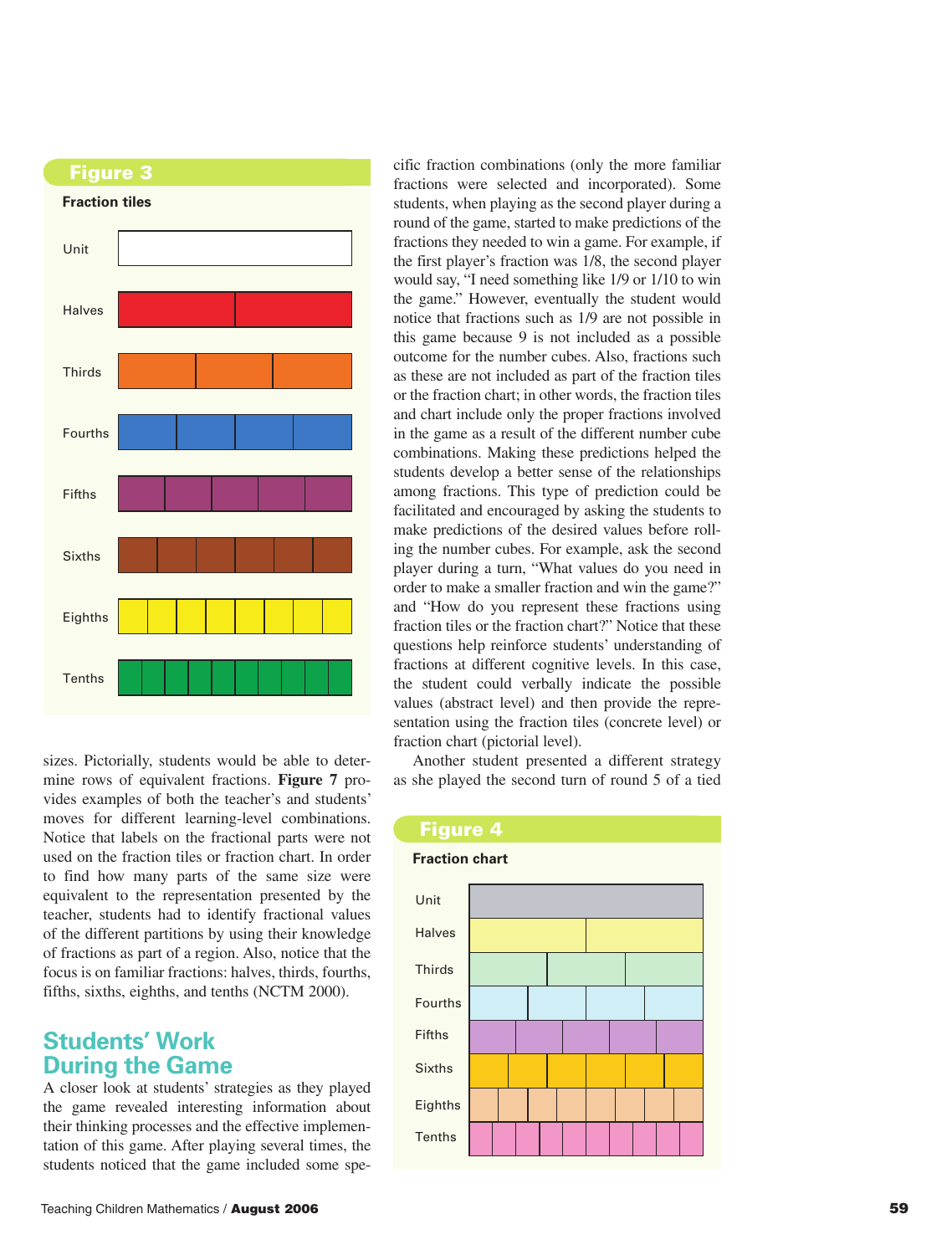



## Figure 6



game. The first player's fraction was 1/3. The second player wanted to win or at least tie the game in this last round. The question was, "What values would you like to have to tie or win the game?" She first looked through the fraction chart (pictorial level) to see what values she would like to have and then wrote down fractions (abstract level) such as 1/3 or 2/6 to tie the game and 1/4, 1/5, 1/6, 1/8, 2/8, 1/10, 2/10, or 3/10 to win the game. She could have used the fraction tiles in a similar manner to find the possible fractions. Some students, with or without using fraction tiles or the chart. might notice that 1/4, 1/5, 1/6, and 1/8 are smaller than 1/3 because they have the same number of pieces (same numerator) of smaller portions (as the denominator gets larger).

After the students looked at the possible fractions, their observations included the following:

• "1/10 is the least of the fractions and best choice" to win a round of a game."

- "The largest possible proper fraction is 4/5."
- "One whole was the largest fraction and worst move" (if the other improper fractions are not considered).
- "A fraction equivalent to 1/2 was the most frequent possibility" (with five possible ways to get 1/2).
- "The largest possible fraction is 10/1" (if all improper fractions are considered).
- "It is better to use a proper fraction [instead of an improper fraction] if you want to win a round of a game."
- "Only a specific number of proper fractions is possible."

The students also noticed that, for each turn, they could obtain the same number for both number cubes and form only a whole unit (for example, rolling 2 for both number cubes allows only 2/2) or roll different numbers and form either an improper fraction or a proper fraction (for example, rolling 2 for one number cube and 4 for the other allows for 2/4 or 4/2). One student, when referring to the selection of the denominator of a fraction, made the following generalization: "It is better to always use the larger number as the denominator and form fractions less than a whole." This generalization is valid because it describes a proper fraction, which is less than one whole, and provides a better chance for winning the game.

Another student strategy for comparing fractions was using benchmarks. This strategy will usually be accomplished at the abstract level without using models such as fraction tiles or a chart, but it is based on students' prior work with these types of models at the concrete and pictorial levels. The students who used this strategy compared fractions such as 2/5 and 5/8 by comparing each with 1/2 (without using the fraction tiles or the chart). In this case, the student would say, "Two-fifths are a little less than one-half, and five-eighths are a little more that one-half; then five-eighths [in some cases the student thought about 4/8 as being equivalent to 1/2 and 5/8 as being a bit more than that] should be greater than two-fifths" (NCTM 2000). This was a feasible and acceptable strategy for comparing fractions; however, during the game the students were encouraged to find and explore many different ways to compare fractions, including more abstract strategies (see the following paragraph). The idea was to help students understand the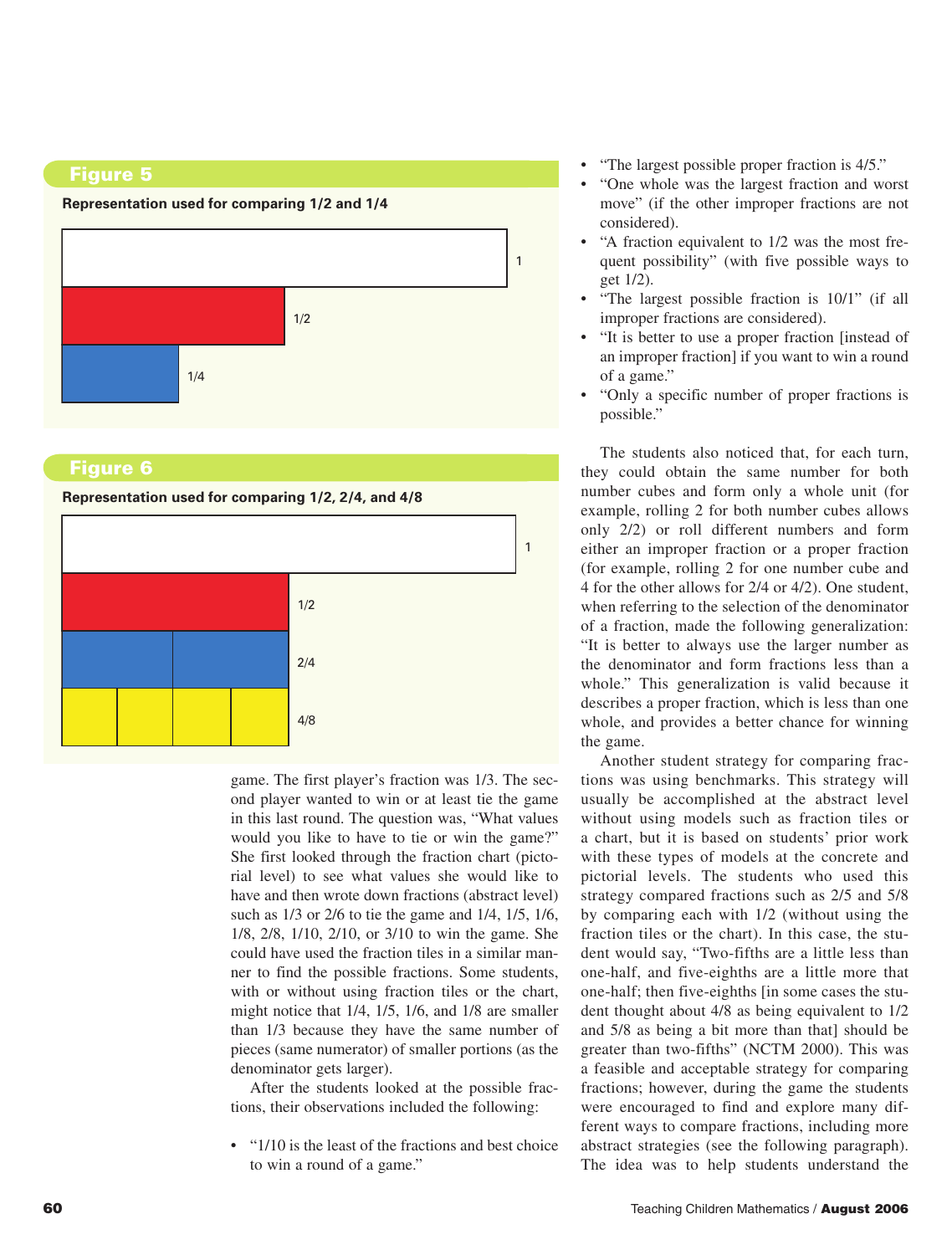#### **Examples of the teacher's and students' moves**

| <b>Teacher's Moves</b>     |                                                                                                                                                                                                                                                                                               |                                                                                                                                                                                                                                                                                                                                                                                          |                                                                                                                                                                                                                                                                                                                               |
|----------------------------|-----------------------------------------------------------------------------------------------------------------------------------------------------------------------------------------------------------------------------------------------------------------------------------------------|------------------------------------------------------------------------------------------------------------------------------------------------------------------------------------------------------------------------------------------------------------------------------------------------------------------------------------------------------------------------------------------|-------------------------------------------------------------------------------------------------------------------------------------------------------------------------------------------------------------------------------------------------------------------------------------------------------------------------------|
|                            | <b>Concrete</b>                                                                                                                                                                                                                                                                               | <b>Pictorial</b>                                                                                                                                                                                                                                                                                                                                                                         | <b>Abstract</b>                                                                                                                                                                                                                                                                                                               |
| <b>Students' Responses</b> | <b>Concrete to Concrete</b><br>Teacher shows the student 1 red tile<br>(representing 1/2 concretely) and asks<br>which is smaller than this tile; student<br>selects 1 blue tile (representing 1/4<br>concretely without using words or<br>symbols).                                          | <b>Pictorial to Concrete</b><br>Teacher shows the student 1 yellow<br>portion on fraction chart (representing<br>1/2 pictorially) and asks which is smaller<br>than this amount; student selects 1 blue<br>tile (representing 1/4 concretely without<br>using words or symbols).                                                                                                         | <b>Abstract to Concrete</b><br>Teacher asks (talks or writes, abstractly)<br>the student to show a tile smaller than<br>1/2 (without showing fraction tiles or<br>chart); student selects 1 blue tile (rep-<br>resenting 1/4 concretely without using<br>words or symbols).                                                   |
|                            | <b>Concrete to Pictorial</b><br>Teacher shows the student 1 red tile<br>(representing 1/2 concretely) and asks<br>which is smaller than this tile; student<br>points to a blue portion on the fraction<br>chart (representing 1/4 pictorially with-<br>out using words or symbols).           | <b>Pictorial to Pictorial</b><br>Teacher shows the student 1 yellow<br>portion on fraction chart (represent-<br>ing 1/2 pictorially) and asks which is<br>smaller than this amount; the student<br>points to a portion on the fraction chart<br>smaller than 1/2, then to a blue por-<br>tion on the fraction chart (representing<br>1/4 pictorially without using words or<br>symbols). | <b>Abstract to Pictorial</b><br>Teacher asks (talks or writes without<br>showing fraction tiles or chart, abstract-<br>ly); the student points to a portion on<br>the fraction chart smaller than 1/2, then<br>to a blue portion on the fraction chart<br>(representing 1/4 pictorially without us-<br>ing words or symbols). |
|                            | <b>Concrete to Abstract</b><br>Teacher shows the student 1 red tile<br>(representing 1/2 concretely) and asks<br>which is smaller than this tile; the stu-<br>dent writes symbols or discusses/talks<br>to indicate 1/4 as the answer (without<br>using fraction tiles or chart, abstractly). | <b>Pictorial to Abstract</b><br>Teacher shows the student 1 yellow<br>portion on fraction chart (representing<br>1/2 pictorially) and asks which is smaller<br>than this amount: the student writes<br>symbols or discusses/talks to indicate<br>1/4 as the answer (without using fraction<br>tiles or chart, abstractly).                                                               | <b>Abstract to Abstract</b><br>Teacher asks (talks or writes, abstractly)<br>the student to show a tile smaller than<br>1/2 (without showing fraction tiles or<br>chart); the student writes symbols or<br>discusses/talks to indicate 1/4 as the<br>answer (without using fraction tiles or<br>chart, abstractly).           |

structure of fractions and the relationship among fractions in order to work with the fractions flexibly (NCTM 2000). An important note is that before using this strategy at the abstract level, the students, by using fraction tiles, had a good idea of the size of 2/5 compared with 1/2 and the size of 5/8 compared with 1/2. **Figure 8** illustrates this relationship through the use of fraction tiles; the white tile (1) is used as a guide and the red tile (1/2) as the benchmark to compare 2 purple (2/5) and 5 yellow (5/8) tiles. Similarly, at the pictorial level, the same relationship can be analyzed by using the fraction chart (see **fig. 4**): 1 yellow portion (1/2) as the benchmark, 2 purple portions (2/5), and 5 tan portions (5/8).

Some students exhibited abstract-level strategies to compare fractions without using tools such as

fraction tiles or charts. For example, when comparing 3/4 with 2/3, the fractions were renamed by using the same denominator (a similar approach is presented in Tucker, Singleton, and Weaver 2002, p. 214):

$$
\frac{3}{4} \times \frac{3}{3} = \frac{9}{12} \qquad \frac{2}{3} \times \frac{4}{4} = \frac{8}{12}
$$

Because  $9/12 > 8/12$ , then  $3/4 > 2/3$ . In this case, the students knew that they could get new names for fractions by multiplying the numerator and denominator by the same numbers and that this is just another way of multiplying the fraction by a form of 1; therefore,  $3/4 = 9/12$  and  $2/3 = 8/12$ . The students should notice that they are just changing